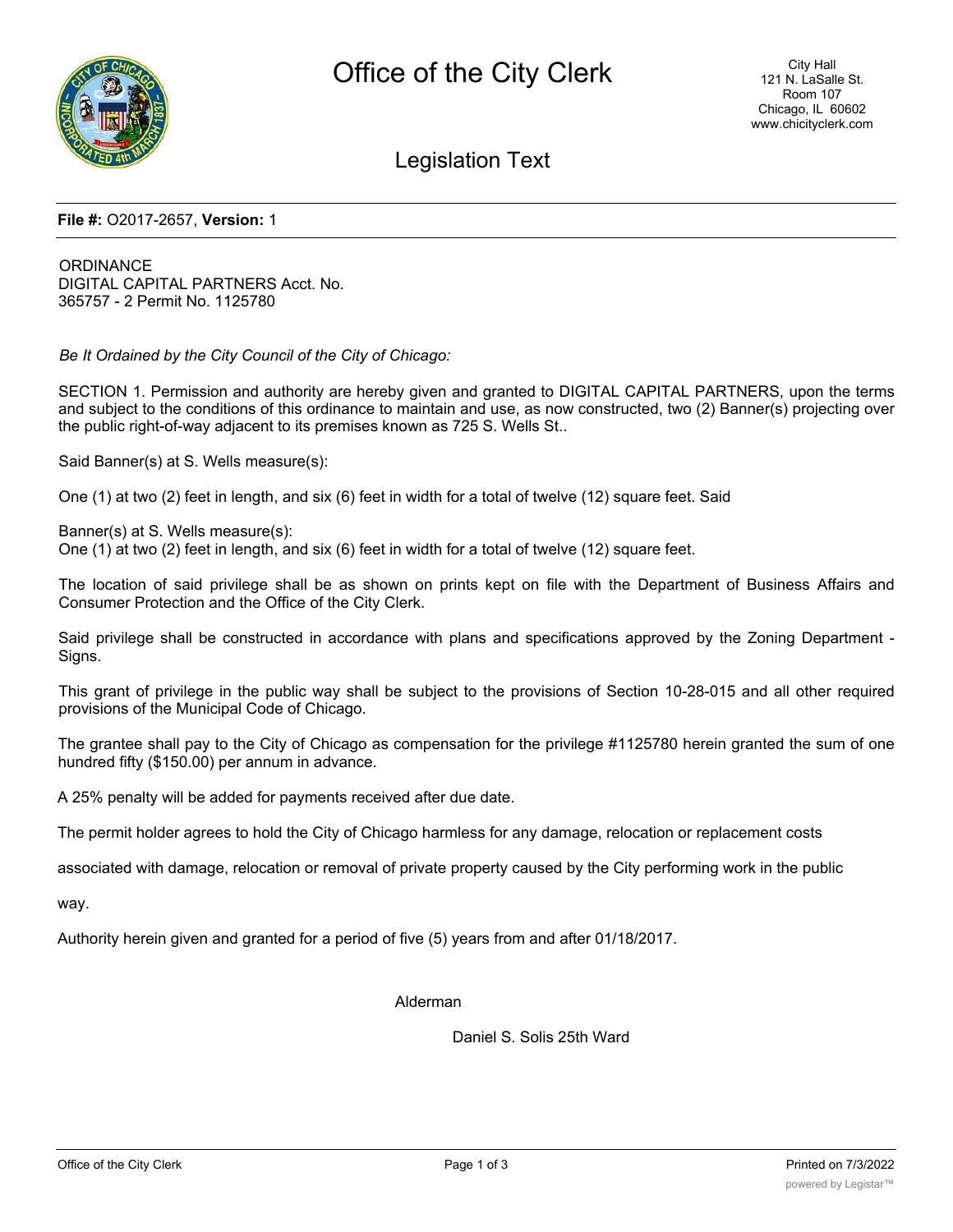Page 1

(Page 2 of 4)

( Department of Business Affairs and Consumer Protection Small Business Center - Public Way Use Unit City Hall - 121 N LaSalle Street, Room 800 • Chicago, IL 60602 312-74-GOUIZ/312-744-6249 • (312) 744-1944 (TTY) httpV/www.citvofchicago <http://www.citvofchicago> org/hacp

**03/29/2017**

**Alderman Daniel S. Solis** Ward # 25 City of Chicago City Hall, Room 304 121 North LaSalle Street Chicago, Illinois 60602

## **Re: An ordinance to use and maintain a portion of the public right-of-way for two (2) banner(s) for DIGITAL CAPITAL PARTNERS, adjacent to the premises known as 725 S. Wells St..**

## **Dear Alderman Daniel S. Solis:**

The applicant referenced above has requested the use of the public right-of-way for a banner(s). An ordinance has been prepared by the Department of Business Affairs and Consumer Protection - Small Business Center-Public Way Use Unit for presentation to the City Council. Because this request was made for properties located in your ward, as approved by you as per the attached, I respectfully request that you introduce the attached ordinance at the next City Council meeting.

If you have any questions regarding this ordinance, please contact Anthony Bertuca at (312) 744-5506.